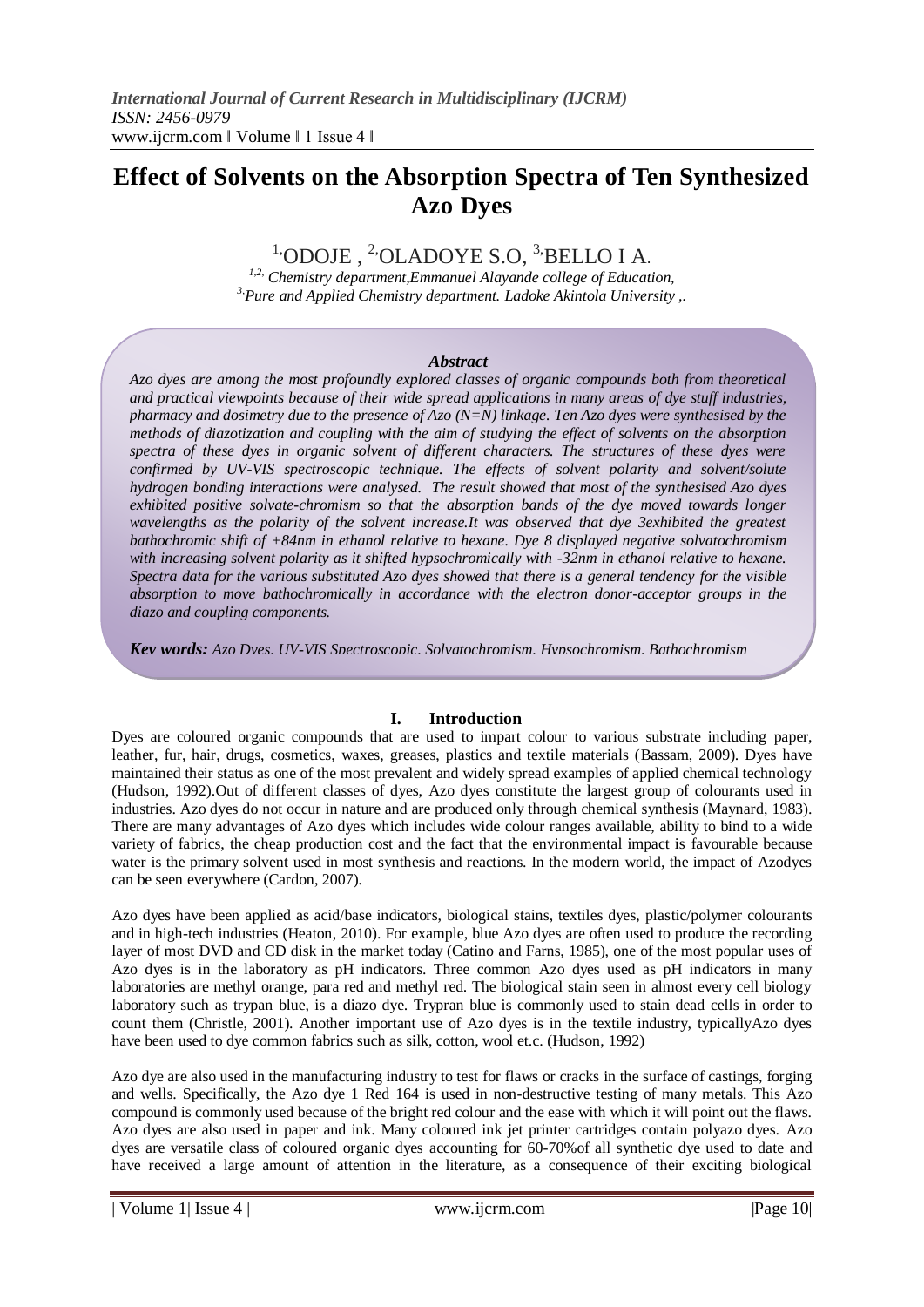properties and their application in various fields such as textile, paper, leathers, additives, cosmetics and organic synthesis (Zollinger, 2003). This class of dyes was established as an alternative to more expensive anthraquanione dyes for both environmental and economic reasons (Klaus, 2003). In recent years, the use of heterocyclic intermediates in the synthesis of Azo disperse dyes is well established and the resultant dyes exhibit good factorial strength and excellent brightness (Zollinger, 2003).

The growing interest in heterocyclic Azo dye chemistry is focused on designing new synthetic approaches to these materials, theoretical calculations and applications in various industrial fields. Besides having important applications as textile colourants, they find increasing accessibility in photo-responsive (NLO) biomaterials, optical sensing of metal ions, non-linear optics and photo electronics. The importance of Azo dyes and pigments depends on their donating and attracting effects which leads to their existence in several tautomeric from connected with different types of hydrogen bonds. The existence ofAzo-hydra zone tautomerism affects the basic characteristics ( colour tone, photostability) of Azo dyes which can be used for the design of compounds having required colour properties.

Solvent effects on organic reactivity and on absorption spectra have been studied for more than a century. It is well known that the photo-physical behaviour of a dissolved dye depends on the nature of its environment i.e. the intensity, shape and maximum absorption wavelength of the absorption band of dye in solution depends strongly on the solvent-solute interactions and solvent nature (Karci & Karci, 2008). This effect is closely related to the nature and degree of dye-solvent interaction. The solvent dependent spectra shift can arise from either non-specific (dielectric enrichment) or specific (hydrogen-bonding) solute-solvent interactions. The solvent effect can be determined by solvent polarity scale or solvate chromic parameters (Reichardt, 2004).Recently, the use of heterocycles in dye synthesis is gaining wide popularity among researchers because the heterocycles are being contemplated to eventually replace benzenes in dye synthesis. The synthesis of heterocycle dyes, spectroscopic properties and economic value remains to be seen.

# **II. Objectives of the study**

The objectives of this work are:

- 1. To synthesize and purify Azo dyes.
- 2. To determine the effect of different solvents on the absorption bands of the synthesized Azo dyes.

## **III. Experimental**

**Materials :** All the chemical used for the synthesis of Azo dyes (table 1) were of commercial grade. All solvents (Table 2) used were either of analytical grade or redistilled commercial grade.

**Synthesis and purification of dye stuffs** : Synthesis of Azo dyes (1-10) (Table 2)were done according to literature methods which involve the diazotization of primary aromatic amines followed by coupling with aromatic amines or with phenols and naphthols. The Azo dyes were purified by re-crystallisation method and the melting points of these dyes were also determined.

**Absorption spectroscopy :** Double beam shimadzu UV-2450 scan UV-visible spectrophotometercombined with a cell temperature controller was used to record the absorption spectra over a wavelength range 200- 800nm. Quartz cuvettes were used for the measurements in solution via l=1cm.

| Solvent                   | Dielectric constant $(\epsilon_{r})$ | Dipole moment (D) |
|---------------------------|--------------------------------------|-------------------|
| Hexane <sup>n</sup>       | 1.9                                  | 0.00 D            |
| Toluene <sup>n</sup>      | 2.3                                  | 0.36 <sub>D</sub> |
| Diethylether <sup>n</sup> | 4.3                                  | 1.15 D            |
| Chloroform <sup>sp</sup>  | 4.8                                  | 1.04 <sub>D</sub> |
| Ethanol <sup>p</sup>      | 25                                   | 1.70 <sub>D</sub> |

#### **Table 1. Physical Properties of the Solvents Used**

n-non-polar solvent, p-polar solvent, sp-slightly polar solvent*(Knovel Critical Tables 2nd Edition*)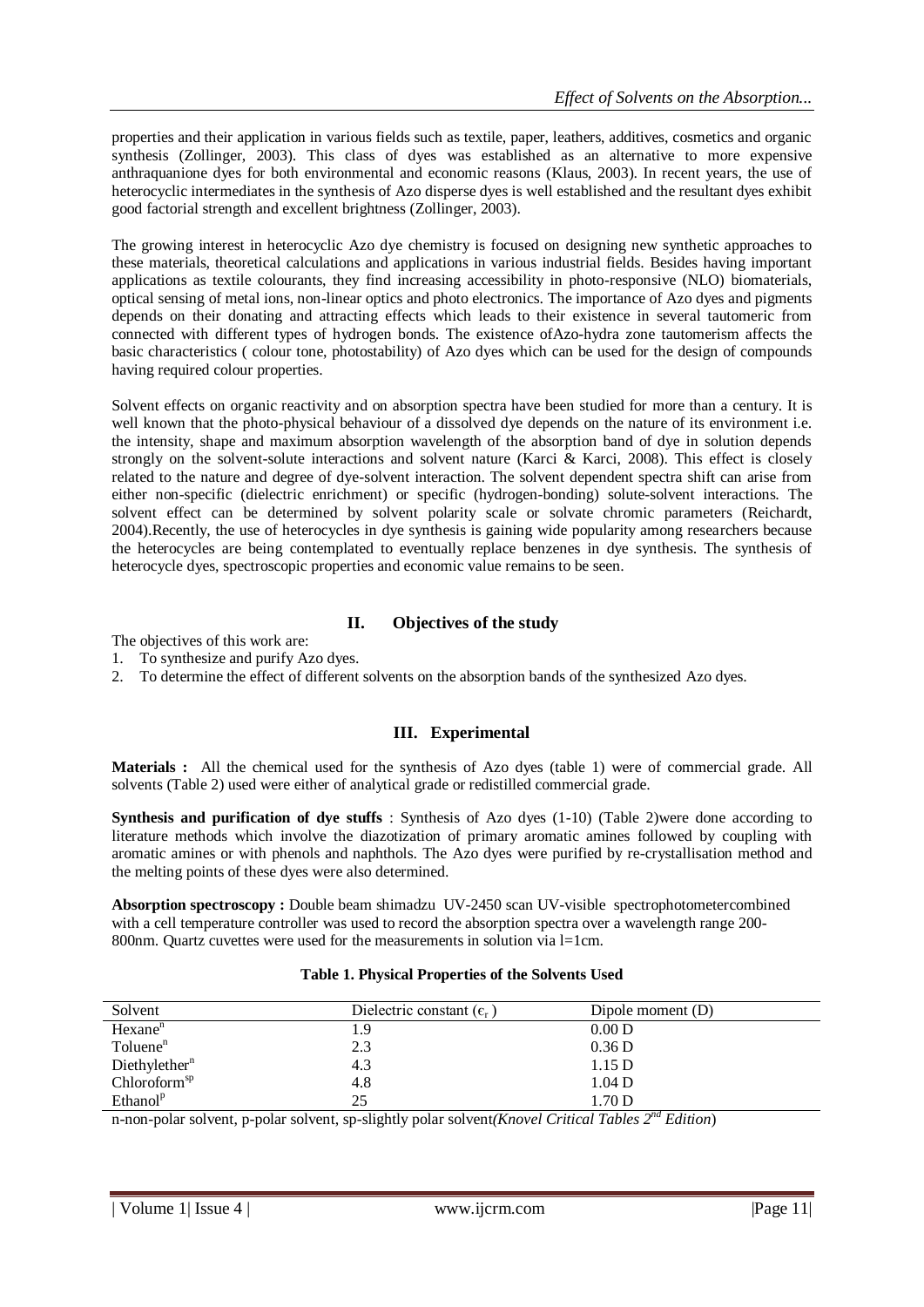# **IV. Results and discussion**

The electronic absorption spectra of the dyes were studied in organic solvents of different polarities viz; hexane, toluene, chloroform diethylether and ethanol. This was done with the intention of investigating the solvatochromic behaviour of the synthesizedAzo dye compounds. The solvatochromic behaviour of a dye is the shift of absorption wavelength due to the interaction with solvents ofdifferent polarities. The electronic data shows that the UV bands  $(\pi-\pi^*)$  and  $n-\pi^*$ ) experienced solvent shift a behaviour which is characteristic of these types of electronic transition. These shifts are due to the solvent stabilization of the excited or ground electronic states, thus resulting in a change in the energy gap between the energy levels involved in the transition. The essential physical properties of the solvents used such as dielectric constant and dipole moment are shown in table 1, while the electronic data of Azo dyes 1-10 obtained in some selected solvents at room temperature were given in table 2

| Dye<br>No      | <b>IUPAC Name of Dyes</b>                                    | Hexane<br>$\lambda_{\max}$ (nm) | Toluene<br>$\lambda_{\text{max}}$ (nm) | Diethylether<br>$\lambda_{\max}$ (nm) | Chloroform<br>$\lambda_{\max}$ (nm) | Ethanol<br>$\lambda_{\max}$ (nm) | $\Delta\lambda_c^2$ (nm) |
|----------------|--------------------------------------------------------------|---------------------------------|----------------------------------------|---------------------------------------|-------------------------------------|----------------------------------|--------------------------|
| $\overline{1}$ | sodium salt of 1-(4-<br>sulphophenylazo)-2-<br>naphthol      | 328                             | 334                                    | 334                                   | 340                                 | 370                              | $+42$                    |
| 2              | 1-(4-nitrophenylazo)-2-<br>naphthol                          | 324                             | 334                                    | 352                                   | 334                                 | 370                              | $+46$                    |
| 3              | 1-phenylazo-1-naphthol                                       | 384                             | 386                                    | 416                                   | 462                                 | 468                              | $+84$                    |
| 4              | 1-(4-methylphenylazo)<br>phenol                              | 322                             | 340                                    | 354                                   | 360                                 | 368                              | $+46$                    |
| 5              | p-hydroxyazobenzene                                          | 320                             | 354                                    | 362                                   | 368                                 | 360                              | $+40$                    |
| 6              | 1-phenylazo-2-naphthol                                       | 402                             | 460                                    | 474                                   | 480                                 | 482                              | $+80$                    |
|                | 1-(4-sulphophenylazo)-<br>2-hydroxybenzoic acid              | 320                             | 340                                    | 320                                   | 350                                 | 390                              | $+70$                    |
| 8              | 1-(4-sulphophenylazo)-<br>2-hydroxy-5-<br>sulphobenzoic acid | 334                             | 330                                    | 378                                   | 380                                 | 302                              | $-32$                    |
| 9              | 1-(4-nitrophenylazo)-1-<br>naphthol                          | 320                             | 328                                    | 322                                   | 340                                 | 366                              | $+46$                    |
| 10             | 1-(4-nitrophenylazo)-2-<br>hydroxybenzoic acid               | 364                             | 340                                    | 386                                   | 382                                 | 366                              | $+2$                     |

#### **Table 2. UV/ Vis visible spectra data of Azo dyes 1-10 in various solvents at 25<sup>0</sup>C**

<sup>a</sup>Difference in  $\lambda_{\text{max}}$  between the most polar solvent (Ethanol) and least polar solvent (Hexane) It was found that the absorption maxima of all dyes are strongly solvent dependent and vary with solvent polarity in the order Ethanol > Chloroform > diethylether > toluene > hexane. The solvent dielectric constant (i.e. the relative permisivity (r) is often predicted to serve as a quantitative measure of solvent polarity. Positive solvachromism corresponding to bathochromic shift (red) was recorded for most of the dyes. The same trend of absorption shift in various solvent used were observed for the entire series of dyes shown in table 2 except for dyes 5,8, and 10 which showed irregular pattern of absorption maxima with increasing solvent polarity. The absorption maxima  $(\lambda_{\text{max}})$  of all the dyes obtained in hexane; the (reference solvent) to which the absorption maxima obtained in the remaining solvents are compared. The absorption spectra of the dyes (except dyes 5, 8 and 10) in ethanol solution are most bathochromic (Red shifted) as compared to the dye spectra in other solutions indicating relatively strong guest-host interaction between the dye molecules and the ethanol environment.

The maximum absorption of these dyes shifted in the order: Ethanol> chloroform > diethylether >toluene > hexane

In ethanol, the trend in absorption maxima is in the order Dye 6 (482nm) > dye 3 (468nm) > dye 7 (390nm) > dye 8 (302nm). Dye 3 showed the highest bathochromic shift of +84nm relative to its  $\lambda_{\text{max}}$  in hexane i.e ( $\lambda_{\text{max}}$  is 384nm in hexane and 468nm in ethanol). Also, dye 6 has a bathochromic shift of +80nm in ethanol relative to its absorption maxima in hexane and 4nm shorter relative to dye 3. Similarly, the bathochromic shifts of +70nm, +46nm, +42nm and +2nm were recorded for dyes 7, 2, 4, 1 and dye 10 respectively in ethanol relative to